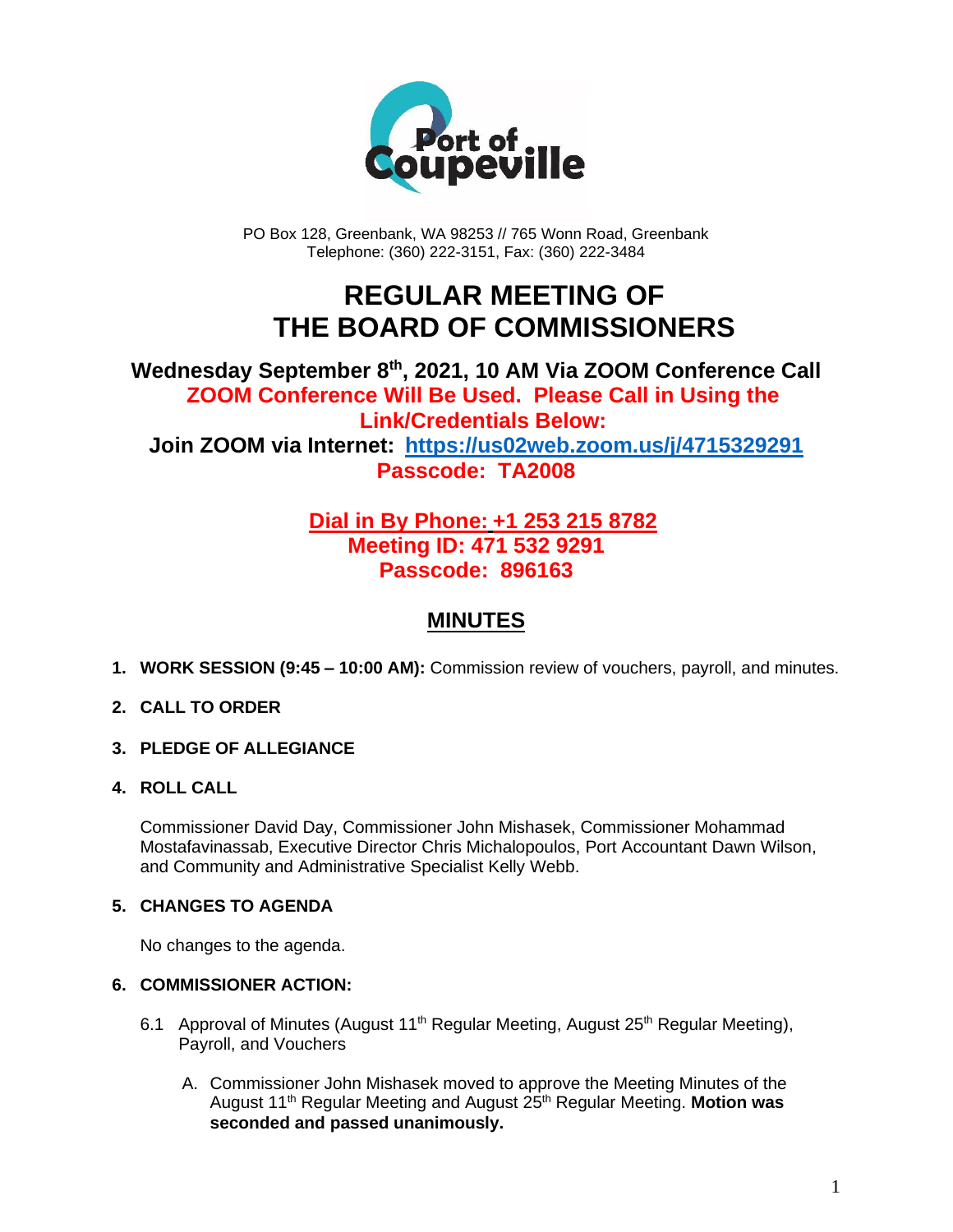B. Commissioner David Day moved to approve the following vouchers, payroll, and electronic payment from **August** for payment. **Motion was seconded and passed unanimously.**

| Voucher warrant numbers: 21-0901 through 21-0928       | \$94,767.84  |
|--------------------------------------------------------|--------------|
| Payroll warrant number: 21-0929 through 21-0937        | \$18,303.80  |
| Electronic payments dates: (no voucher numbers needed) | \$4,842.06   |
| Total Payables:                                        | \$117,913.70 |

**7. PUBLIC COMMENT -** *This time is set aside for members of the public to speak to the Board regarding subjects of concern, interest, or items on the Agenda. The Board will take all information under advisement, but generally will not take any action unless it is emergent in nature. To ensure your comments are recorded, please state your name and city of residence. Please limit comments to 5 minutes. If you have any documents to present to the Board, please email them to the Port Executive Director prior to the meeting.*

No public comment.

Executive Director Chris Michalopoulos received an email regarding broadband from Marianne Burr of Coupeville prior to the meeting.

#### **8. FINANCIAL UPDATE**

Accountant Dawn Wilson discussed the profit-loss and budget-vs.-actual reports with Commissioners and answered questions.

Dawn Wilson updated the Board on the current adoption of an ACH (Automated Clearing House) process to eliminate late fees for common, standing invoices that arrive after AP cut off, as well as paying stable reoccurring invoices.

#### **9. EXECUTIVE DIRECTOR REPORT**

Executive Director Chris Michalopoulos shared his report with Commissioners and answered questions.

Commissioner Mishasek inquired about the break in the ag line. Chris Michalopoulos commented on the age of the line and that it is being fixed in house. Commissioner Mishasek and Commissioner Day suggested alternate solutions for moving water. Chris Michalopoulos will investigate.

Commissioner Day asked about preparation for permitting on future projects. Chris Michalopoulos has a shovel ready plan that will be presented during the budget process.

#### **10. OLD BUSINESS**

10.1 Discussion: Industrial Development District Update

Executive Director Chris Michalopoulos discussed the updated presentation and attachments for the Open Public Hearing on September 22.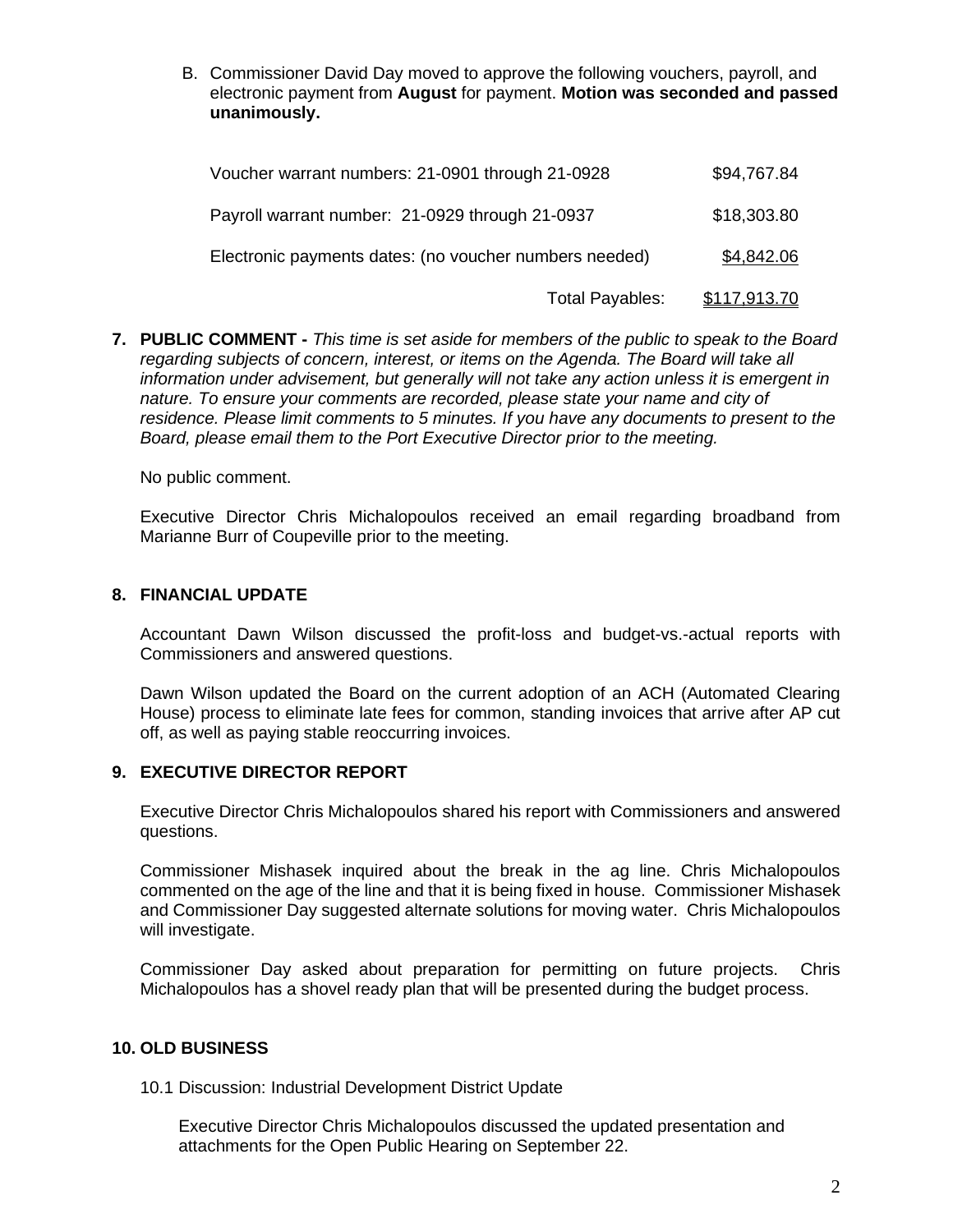Commissioner Day asked if these funds can be used for Port staff salaries. Dawn Wilson has already inquired about this question and is waiting an answer.

#### 10.2 Discussion: Wharf Fire Suppression Project Update

Executive Director Chris Michalopoulos provided a status update on the wharf fire suppression system installation. The Town of Coupeville has given permission for Commercial Fire to conduct pressure testing in October to complete this project.

#### 10.3 Action: Resolution #285 Employee CBC Health Insurance Program

Executive Director Chris Michalopoulos presented Resolution #285 to approve the employee health benefits plan.

Commissioner Day asked to have ACH (Automated Clearing House) be defined in the Resolution. Chris Michalopoulos will update.

**Commissioner Day made a motion to approve Resolution #285 with the addition of the ACH definition. Commissioner Mishasek seconded. No further discussion. Approved**.

#### 10.4 Action: Broadband Attachment Applicant Certification Approval.

Commissioner Mishasek asked that a greenhouse gas policy attachment to the construction grant application, which will be presented later in September, be approved. This is not a request for approval to apply for the grant but to approve the attachment. **Commissioner Mishasek made a motion to approve the attachment for potential future grant application. Commissioner Mostafavinassab seconded. No further discussion. Approved.**

#### **11. PUBLIC COMMENT**

Marianne Burr of Coupeville sent an email regarding questions about the broadband project. She was comfortable that the discussion answered her questions but requested clarification of who Andrew is and his role in this process. She shared her concerns with the size of this project and the amount of time it could potentially take from Port staff.

Commissioner Mishasek explained that the Coupeville Wharf and the Port's constituents will benefit from this broadband project.

Commissioner Day and Chris Michalopoulos explained that Andrew is a paid consultant from the Port of Skagit of which the cost is 100% covered by the recently received RCEDF (.09) grant. The Port will also receive reimbursement for staff time supporting the project.

#### **12. PRESIDING OFFICER'S REPORT**

Commissioner David Day shared his attendance of the ILIO meeting and the discussion regarding Island forestry practices at the meeting.

#### **13. COMMITTEE REPORTS**

Commissioner Mishasek asked Commissioner Day about any progress outlined at the COG meeting. Commissioner Day explained the presentation was more of a statement of problem meeting than a progress report.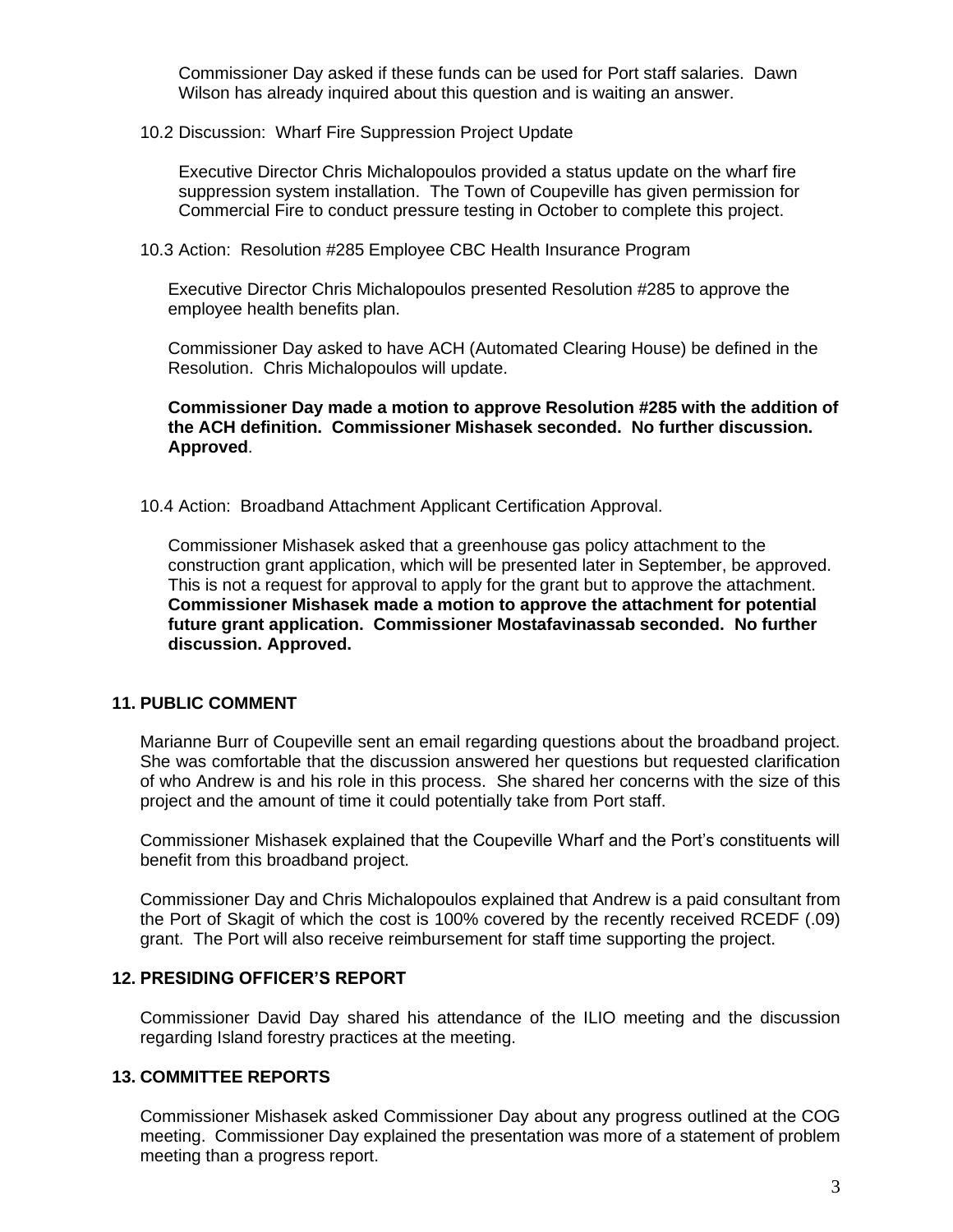#### **14. COMMISSIONER DISCUSSION**

A last-minute email was received by Executive Director Chris Michalopoulos indicating NMFS has determined that the Port's permit for Wharf projects may move forward on a programmatic consultation basis.

#### **15. ADJOURN**

The meeting adjourned at 12:02 PM.

| David Day                                       | John Mishasek                                      | Mohammad Mostafavinassab                          |
|-------------------------------------------------|----------------------------------------------------|---------------------------------------------------|
| David Day<br>David Day (Oct 14, 2021 09:09 PDT) | Wishamk<br>JOHN SMISHASEK (Oct 13, 2021 17:08 PDT) | Mohammad Mostafavinassab (Oct 14, 2021 19:10 PDT) |

**Next regular meeting: Wednesday, September 22nd, 2021, 6 PM Via ZOOM Conference. Two Public Hearings will follow starting at 7 PM. The Port of Coupeville Board of Commissioners are seeking public comment on the formation of an Industrial Development District and feedback to modify/update the Comprehensive Scheme of Harbor Improvements.**

> **Please Call in or Participate Via the Link Below: Join ZOOM via Internet:** <https://us04web.zoom.us/j/4715329291> **Passcode: TA2008 Dial In By Phone: +1 669 900 6833 Meeting ID: 471 532 9291 Passcode: 896163**

**Posted to: Port of Coupeville Web Page -- www.portofcoupeville.org United States Post Office – Coupeville & Greenbank, Washington Whidbey News Times – [editor@whidbeynewsgroup.com](mailto:editor@whidbeynewsgroup.com) Town of Coupeville – [clerktreasurer@townofcoupeville.org](mailto:clerktreasurer@townofcoupeville.org)**

**9.13.2021/V2**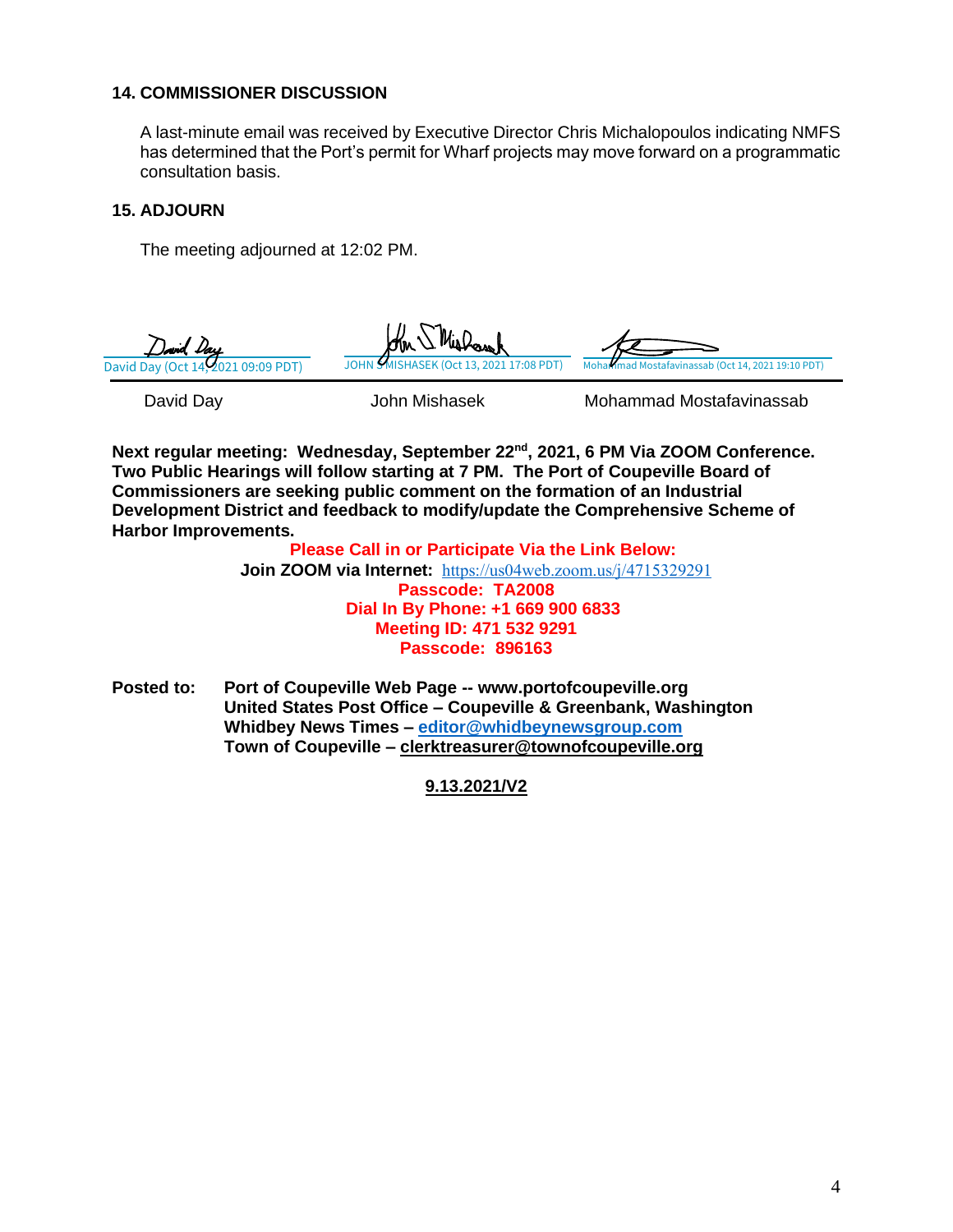# MINUTES POC MEETING SEPTEMBER 8

# 2021

Final Audit Report 2021-10-15

| Created:        | 2021-10-13                                        |
|-----------------|---------------------------------------------------|
| By:             | April Booth (adminassistant@portofcoupeville.org) |
| Status:         | Signed                                            |
| Transaction ID: | CBJCHBCAABAAPzg-tclnwJz8GV3z5CX9IIj9mHZ_Y81R      |
|                 |                                                   |

# "MINUTES POC MEETING SEPTEMBER 8 2021" History

- $\Box$  Document created by April Booth (adminassistant@portofcoupeville.org) 2021-10-13 - 10:50:45 PM GMT- IP address: 66.235.71.5
- Document emailed to David Day (commissioner1@portofcoupeville.org) for signature 2021-10-13 - 10:53:27 PM GMT
- Document emailed to JOHN S MISHASEK (commissioner2@portofcoupeville.org) for signature 2021-10-13 - 10:53:27 PM GMT
- Document emailed to Mohammad Mostafavinassab (commissioner3@portofcoupeville.org) for signature 2021-10-13 - 10:53:27 PM GMT
- **B** Email viewed by JOHN S MISHASEK (commissioner2@portofcoupeville.org) 2021-10-14 - 0:07:48 AM GMT- IP address: 76.28.202.109
- $\mathcal{O}_0$  Document e-signed by JOHN S MISHASEK (commissioner2@portofcoupeville.org) Signature Date: 2021-10-14 - 0:08:33 AM GMT - Time Source: server- IP address: 76.28.202.109
- **Email viewed by David Day (commissioner1@portofcoupeville.org)** 2021-10-14 - 4:07:56 PM GMT
- $\mathscr{O}_\bullet$  Document e-signed by David Day (commissioner1@portofcoupeville.org) Signature Date: 2021-10-14 - 4:09:49 PM GMT - Time Source: server
- **Email viewed by Mohammad Mostafavinassab (commissioner3@portofcoupeville.org)** 2021-10-15 - 2:09:54 AM GMT
- $\mathscr{D}_\bullet$  Document e-signed by Mohammad Mostafavinassab (commissioner3@portofcoupeville.org) Signature Date: 2021-10-15 - 2:10:22 AM GMT - Time Source: server- IP address: 66.235.77.6